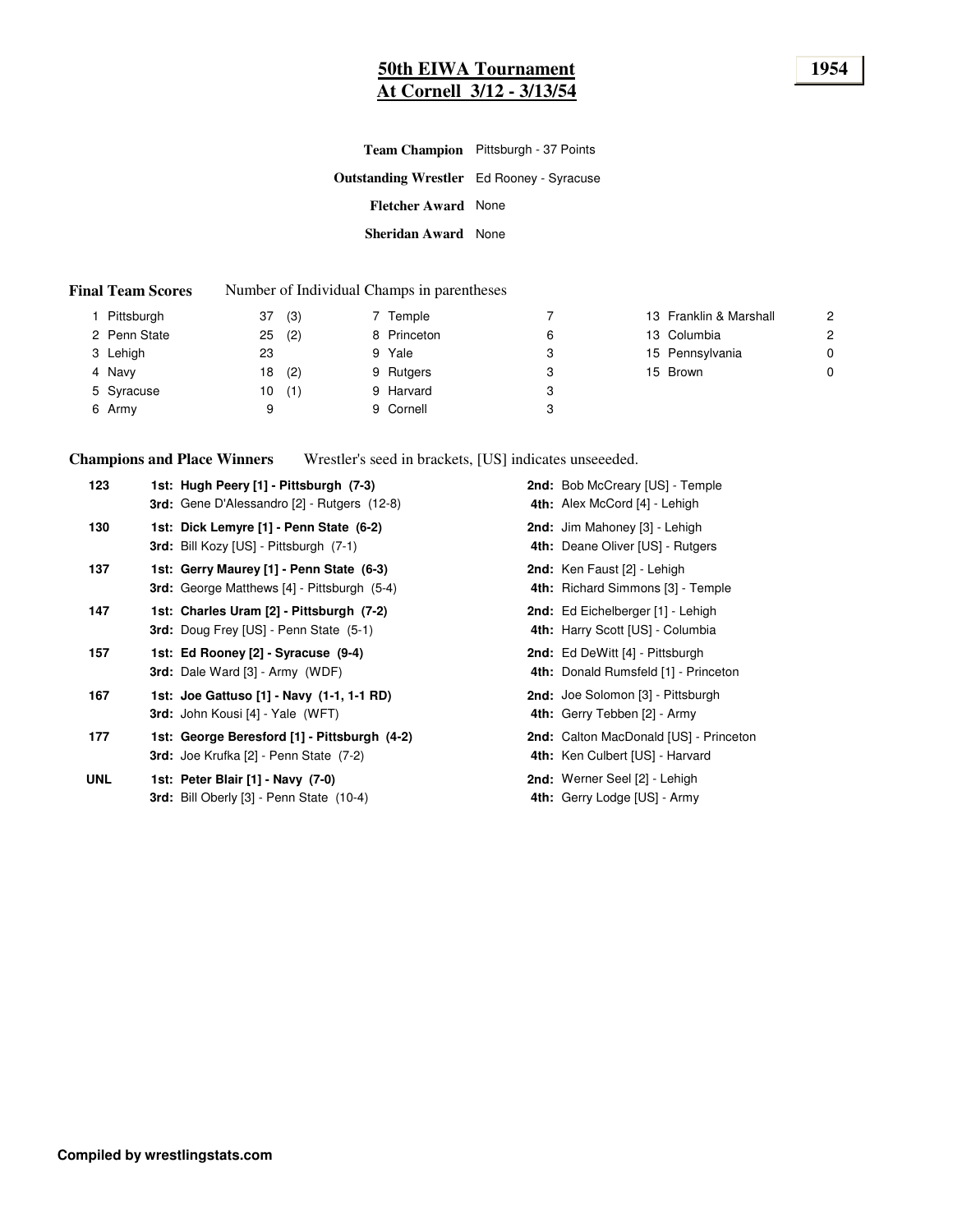# **3/12/1954 and 3/13/1954 at Cornell 1954 EIWA Championship Page 1 of 4**

#### **123 Weight Class**

| Hugh Peery, Pittsburgh [1]          |                           |                       |                                     |
|-------------------------------------|---------------------------|-----------------------|-------------------------------------|
| Gerry Yoder, Franklin & Marshall    | Hugh Peery 7-3            |                       |                                     |
| Bill Holtz, Navy                    |                           | Hugh Peery 9-2        |                                     |
| Gerald Connell, Brown               | Bill Holtz Fall 4:27      |                       |                                     |
| Alex McCord, Lehigh [4]             |                           |                       | Hugh Peery 9-4                      |
| Bruce Morgan, Columbia              | Alex McCord Fall 1:31     |                       |                                     |
| Bob Theriault, Yale                 |                           | Alex McCord 3-2       |                                     |
| Belford Seabrook, Princeton         | Bob Theriault 4-0         |                       |                                     |
| Gene D'Alessandro, Rutgers [2]      |                           |                       | Hugh Peery 7-3                      |
| Jesse Blackwell, Army               | Gene D'Alessandro 11-1    |                       |                                     |
| Rex Boda, Cornell                   |                           | Gene D'Alessandro 4-1 |                                     |
| George Evans, Pennsylvania          | Rex Boda Fall 4:58        |                       |                                     |
| Bob Homan, Penn State [3]           |                           |                       | Bob McCreary RD                     |
| Dick Anderson, Syracuse             | Bob Homan Fall 5:53       |                       |                                     |
| Bob McCreary, Temple                |                           | Bob McCreary 12-0     |                                     |
| Moriarity, Harvard                  | Bob McCreary Fall 1:16    |                       |                                     |
|                                     |                           |                       | Third Place: Gene D'Alessandro 12-8 |
| 130 Weight Class                    |                           |                       |                                     |
| Dick Lemyre, Penn State [1]         |                           |                       |                                     |
| Frank Yatsu, Brown                  | Dick Lemyre Fall 1:21     |                       |                                     |
| Ed Weisz, Syracuse                  |                           | Dick Lemyre 6-0       |                                     |
| David Kline, Pennsylvania           | David Kline 11-3          |                       |                                     |
| Pete Fikaris, Army [4]              |                           |                       | Dick Lemyre 7-2                     |
| Robert Mead, Yale                   | Pete Fikaris 9-0          |                       |                                     |
| Deane Oliver, Rutgers               |                           | Deane Oliver 9-3      |                                     |
| Harold Powell, Columbia             | Deane Oliver 6-0          |                       |                                     |
| William Simmons, Temple [2]         |                           |                       | Dick Lemyre 6-2                     |
|                                     | William Simmons Fall 1:55 |                       |                                     |
| Richard Barley, Franklin & Marshall |                           | Bill Kozy 11-4        |                                     |
| Bill Kozy, Pittsburgh               | Bill Kozy 6-0             |                       |                                     |
| Richard Dillon, Princeton           |                           |                       | Jim Mahoney 4-0                     |
| Jim Mahoney, Lehigh [3]             | Jim Mahoney Fall 8:20     |                       |                                     |
| Bill Jemison, Cornell               |                           | Jim Mahoney 7-5       |                                     |
| Art Jesser, Navy                    | Art Jesser Fall 2:45      |                       |                                     |

**Third Place: Bill Kozy 7-1**

## **Compiled by Tanuki Enterprises (odanuki@bellsouth.net)**

Phil Herrera, Harvard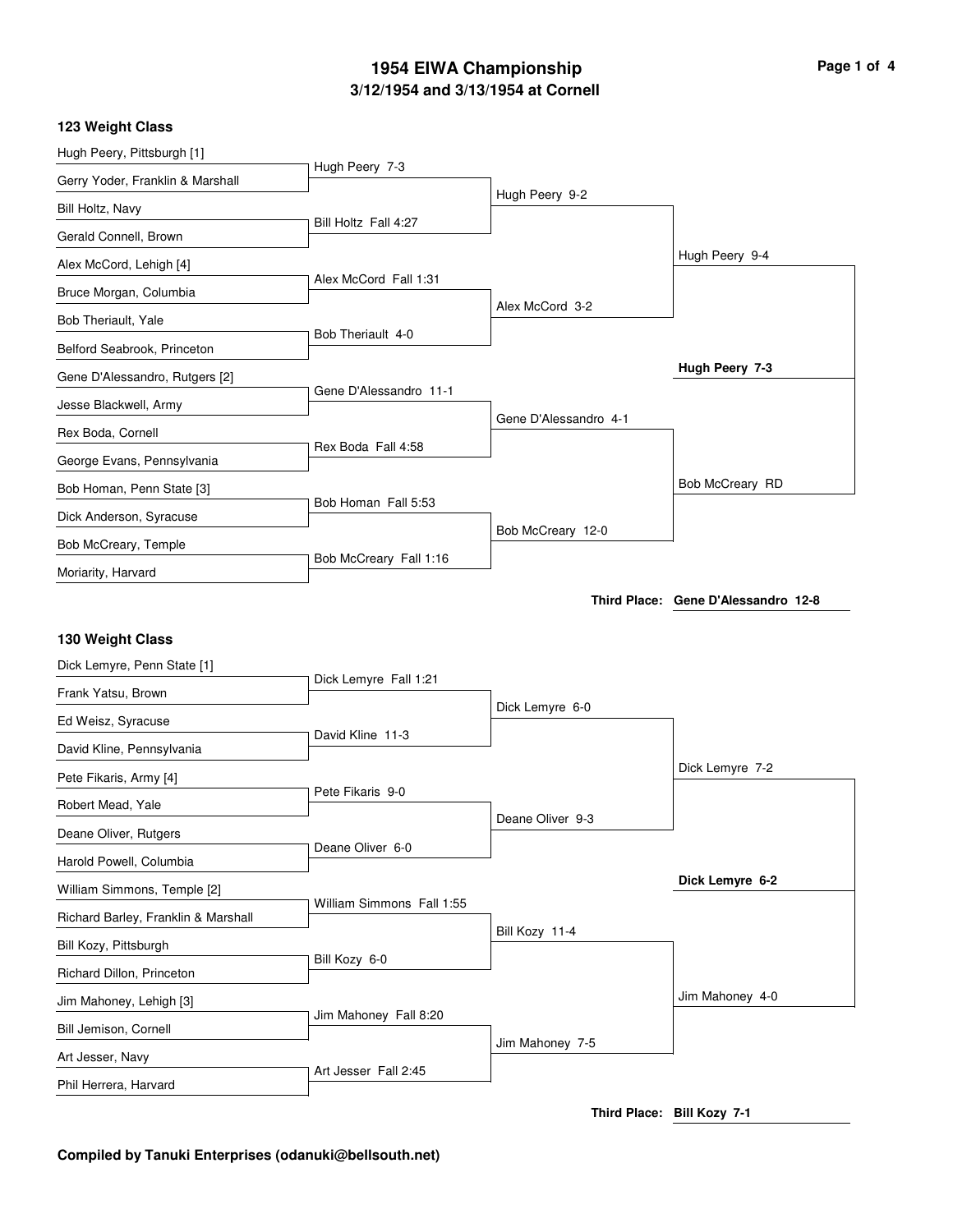# **3/12/1954 and 3/13/1954 at Cornell 1954 EIWA Championship Page 2 of 4**

## **137 Weight Class**

| Gerry Maurey, Penn State [1]                  |                            |                            |                                  |
|-----------------------------------------------|----------------------------|----------------------------|----------------------------------|
| John Ray, Harvard                             | Gerry Maurey Fall 2:02     |                            |                                  |
| Robert Randall, Army                          |                            | Gerry Maurey Fall 4:15     |                                  |
| John Baird, Brown                             | Robert Randall Fall 1:38   |                            |                                  |
| George Matthews, Pittsburgh [4]               |                            |                            | Gerry Maurey 4-2                 |
| Tucker Gordon, Princeton                      | George Matthews Fall 5:39  |                            |                                  |
| Fred Futchko, Rutgers                         |                            | George Matthews 7-0        |                                  |
| George Shea, Pennsylvania                     | Fred Futchko 9-3           |                            |                                  |
| Ken Faust, Lehigh [2]                         |                            |                            | Gerry Maurey 6-3                 |
| Roland Molinet, Yale                          | Ken Faust 8-0              |                            |                                  |
| Arno Niemand, Cornell                         |                            | Ken Faust 7-0              |                                  |
| Walter Eaton, Franklin & Marshall             | Arno Niemand 4-1           |                            |                                  |
| Richard Simmons, Temple [3]                   |                            |                            | Ken Faust 4-2                    |
| Leo Cirino, Columbia                          | <b>Richard Simmons 7-3</b> |                            |                                  |
| Herb Crane, Navy                              |                            | <b>Richard Simmons 3-0</b> |                                  |
| Thomas King, Syracuse                         | Herb Crane RD              |                            |                                  |
|                                               |                            |                            | Third Place: George Matthews 5-4 |
| 147 Weight Class                              |                            |                            |                                  |
|                                               |                            |                            |                                  |
|                                               |                            |                            |                                  |
| Ed Eichelberger, Lehigh [1]                   | Ed Eichelberger Fall 5:47  |                            |                                  |
| James Seabrook, Princeton                     |                            | Ed Eichelberger Fall 7:46  |                                  |
| Steve Freidberg, Pennsylvania                 | Steve Freidberg 6-1        |                            |                                  |
| John Scanlan, Temple                          |                            |                            | Ed Eichelberger 6-4              |
| Bob White, Yale [4]                           | George Mulligan 5-2        |                            |                                  |
| George Mulligan, Rutgers                      |                            | Doug Frey 4-2              |                                  |
| Doug Frey, Penn State                         | Doug Frey 4-2              |                            |                                  |
| Lewis Mentillo, Army                          |                            |                            | Charles Uram 7-2                 |
| Charles Uram, Pittsburgh [2]                  | Charles Uram 12-2          |                            |                                  |
| Garland Harris, Syracuse                      |                            | Charles Uram 4-2           |                                  |
| Tom DeHaven, Franklin & Marshall              | Lawrence Marr 4-3          |                            |                                  |
| Lawrence Marr, Navy                           |                            |                            | Charles Uram 5-0                 |
| Paul Steiger, Cornell [3]                     | Paul Steiger Fall 4:19     |                            |                                  |
| Joe Muse, Brown                               |                            | Harry Scott Fall 8:31      |                                  |
| Harry Scott, Columbia<br>Frank Baker, Harvard | Harry Scott 10-3           |                            |                                  |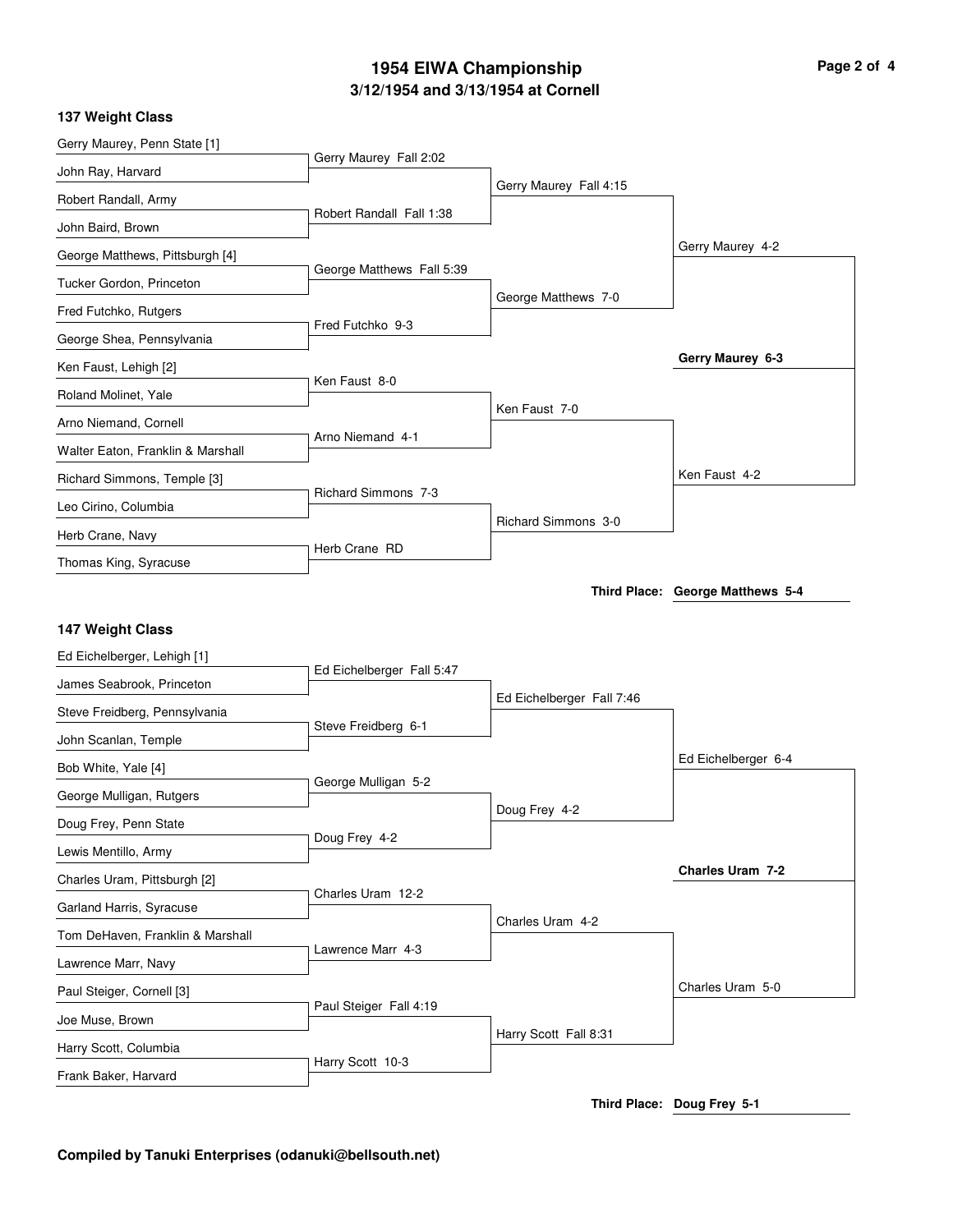# **3/12/1954 and 3/13/1954 at Cornell 1954 EIWA Championship Page 3 of 4**

## **157 Weight Class**

| Donald Rumsfeld, Princeton [1]                      |                           |                       |                                |
|-----------------------------------------------------|---------------------------|-----------------------|--------------------------------|
| Tom Herr, Franklin & Marshall                       | Donald Rumsfeld Fall 5:13 |                       |                                |
| Tom Peschel, Rutgers                                |                           | Donald Rumsfeld 8-1   |                                |
| Tom Chrystie, Columbia                              | Tom Chrystie 4-3          |                       |                                |
| Ed DeWitt, Pittsburgh [4]                           |                           |                       | Ed DeWitt 8-3                  |
| John DiFiore, Temple                                | Ed DeWitt 4-0             |                       |                                |
| Walter Farrell, Cornell                             |                           | Ed DeWitt 5-0         |                                |
| Phil Brainerd, Navy                                 | Walter Farrell 6-5        |                       |                                |
| Ed Rooney, Syracuse [2]                             |                           |                       | Ed Rooney 9-4                  |
| Dick Whited, Lehigh                                 | Ed Rooney Fall 6:53       |                       |                                |
| Edward Noe, Pennsylvania                            |                           | Ed Rooney 8-1         |                                |
| Bill Shawley, Penn State                            | Edward Noe 12-9           |                       |                                |
| Dale Ward, Army [3]                                 |                           |                       | Ed Rooney Fall 2:00            |
| Worth David, Yale                                   | Dale Ward Fall 4:03       |                       |                                |
| Hugh Chandler, Harvard                              |                           | Dale Ward 9-7         |                                |
| Jim Harrell, Brown                                  | Hugh Chandler 7-0         |                       |                                |
|                                                     |                           |                       | Third Place: Dale Ward Med FFT |
|                                                     |                           |                       |                                |
|                                                     |                           |                       |                                |
| 167 Weight Class                                    |                           |                       |                                |
| Joe Gattuso, Navy [1]                               | Joe Gattuso 12-4          |                       |                                |
| Russell Down, Pennsylvania                          |                           | Joe Gattuso 12-3      |                                |
| Henry Gobetz, Syracuse                              | Henry Gobetz Fall 5:26    |                       |                                |
| Loren Samsel, Brown                                 |                           |                       | Joe Gattuso Fall 6:50          |
| John Kousi, Yale [4]                                | John Kousi 6-0            |                       |                                |
| Roger Taylor, Lehigh                                |                           | John Kousi 10-6       |                                |
| Sal D'Amico, Franklin & Marshall                    | Sal D'Amico Fall 4:49     |                       |                                |
| Dean Holbrook, Princeton                            |                           |                       | Joe Gattuso 1-1, 1-1 RD        |
| Gerry Tebben, Army [2]                              | Gerry Tebben Fall 6:35    |                       |                                |
| Richard Hook, Harvard                               |                           | Gerry Tebben 10-6     |                                |
| Otis Keller, Cornell                                | Otis Keller               |                       |                                |
| Bye                                                 |                           |                       |                                |
| Joe Solomon, Pittsburgh [3]                         | Joe Solomon 6-1           |                       | Joe Solomon Fall 2:09          |
| Joe Humphreys, Penn State                           |                           | Joe Solomon Fall 7:41 |                                |
| Robert Sherry, Columbia<br>Charles Scudder, Rutgers | Robert Sherry 10-3        |                       |                                |

# **Compiled by Tanuki Enterprises (odanuki@bellsouth.net)**